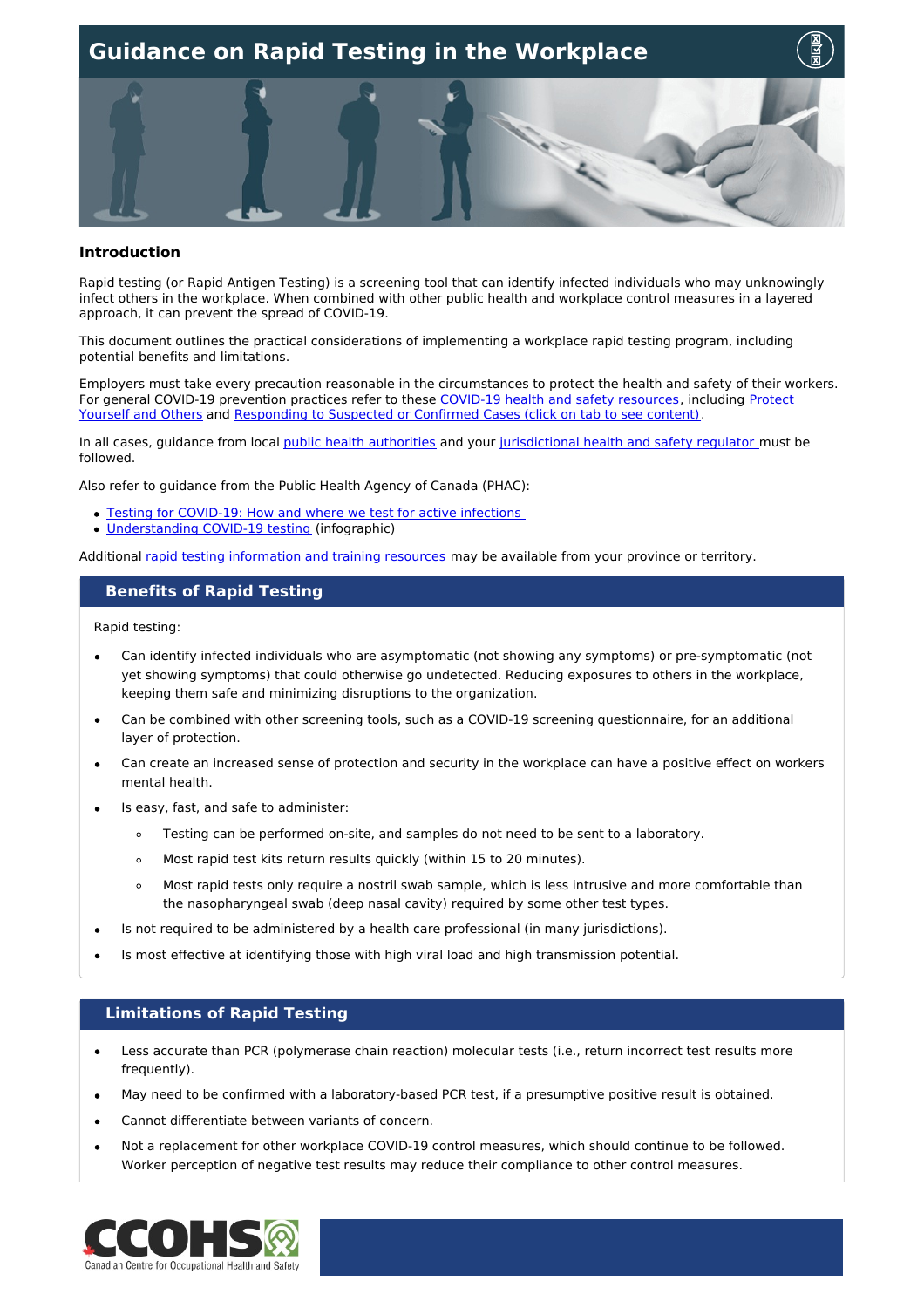

Not a substitute for recommended public health measures such as vaccination, wearing a mask, and physical distancing.

### **Communication**

- Make sure that the rapid test screening program is communicated to all workers in a language and format that they understand.
- Before implementing a rapid testing program, prepare workers by explaining how the program works:
	- Where tests will be administered.  $\circ$
	- That the tests are used to help stop the spread of the virus by identifying COVID-19 positive  $\circ$ individuals who are not showing symptoms.
	- That results obtained through rapid tests are not diagnostic and may need to be followed up with a  $\circ$ laboratory-based PCR test.
	- The benefits and limitations of rapid tests.  $\circ$
	- That test results are confidential. Only the worker and required individuals will be informed of results.  $\circ$
	- That rapid testing does not replace any of the health and safety controls in the workplace.  $\circ$
- Address any questions or concerns from workers.
- Review absence and sick leave policies, and provide information to workers on available resources, including [government](https://www.canada.ca/en/services/benefits/covid19-emergency-benefits.html) support.

### **Using Rapid Tests**

- Always follow the rapid test kit manufacturer's instructions for sampling procedure (i.e., where and how to swab), and how long to wait before reading the results. Not following the kits instructions can give inaccurate results (i.e., false positives or false negatives).
- Rapid testing can be administered by a health care professional or a trained individual that has the appropriate knowledge and skills to perform the test correctly and safely. Follow local jurisdictional guidance for who can administer the tests in your workplace.
- Specimen collection for rapid testing may also be done by the person being tested (i.e., self-swabbing) when supervised by a trained individual.
- If workers are required to perform a self-test at home before they come to work, make sure they are properly trained on how to safely follow the procedure.
- Make sure that the tester is wearing adequate personal protective equipment (PPE), including:
	- Gloves  $\circ$
	- Eye protection  $\circ$
	- $\circ$ Long-sleeved gown
	- $\circ$ Medical mask or respirator
- Continue following all workplace COVID-19 measures, when administering rapid tests.
- Clean and disinfect surfaces between tests.
- Have testers and test participants practice good hand hygiene and respiratory etiquette.
- Conduct the testing in a well-ventilated space.
- Maintain physical distancing between all individuals and do not crowd the testing area (e.g., front lobby or other designated room). Only the tester and individual being tested should be in close proximity while the test is being administered.
- Staggering worker start-times may help to reduce the number of workers waiting in line together. Workers who are waiting their turn should also wear a well-constructed and well-fitting mask or respirator.

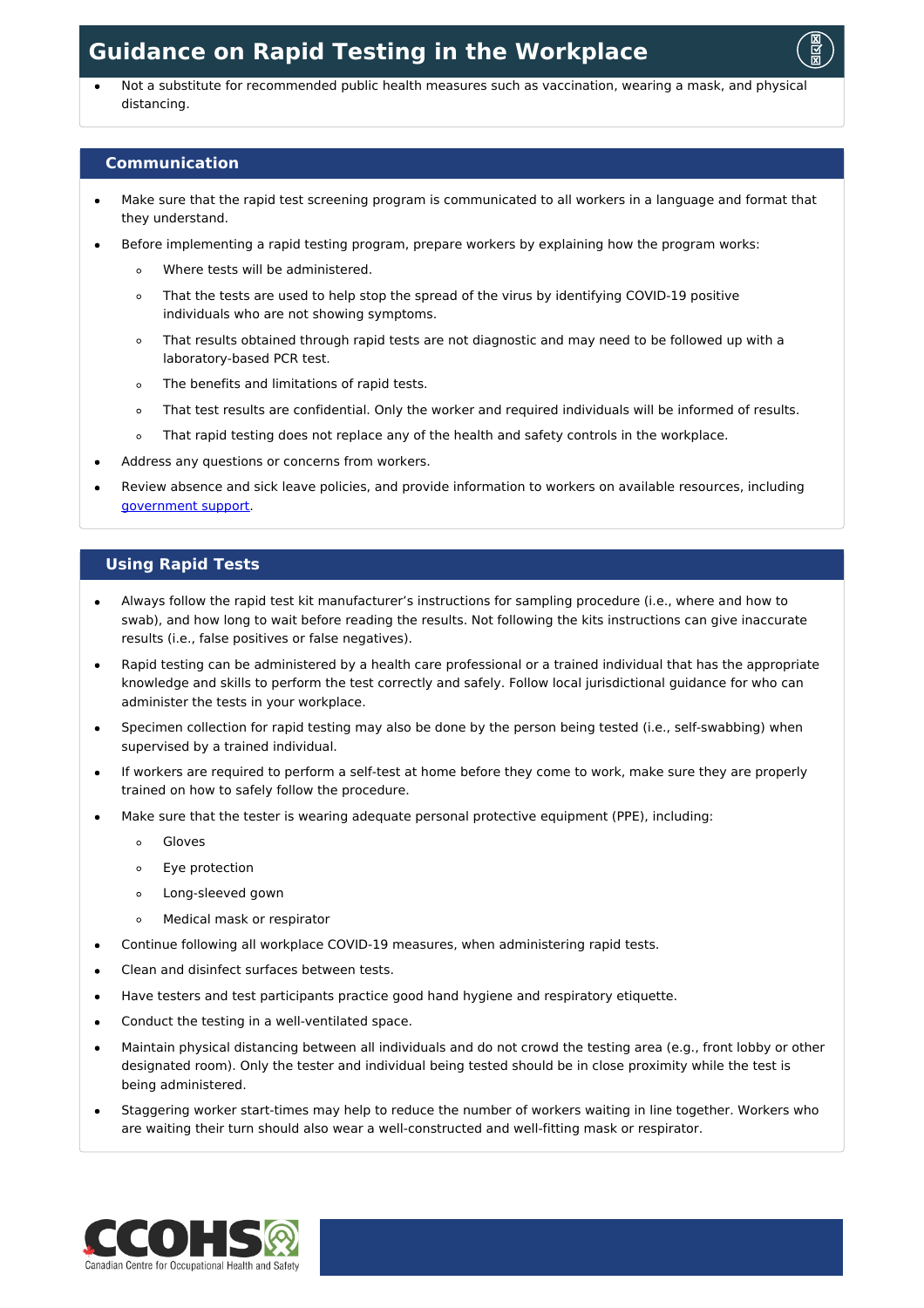

### **Responding to Test Results**

- A negative result should not be interpreted as proof that the worker is not infected.
- A positive result from a rapid test is considered a presumptive positive result and may need to be followed up with a laboratory-based PCR test. The individual who received a presumptive positive result on the rapid test should isolate as recommended by local public health authorities.
- Each province and territory may have different reporting requirements. It is important to check if a presumptive positive result needs to be reported, and what follow-up actions may be required.
- Make sure that there is no stigma or punishment for workers who have received a presumptive positive result.
- Provide support to workers who need to isolate, such as financial support (e.g., paid leave) and mental health resources (employee assistance program, Government of Canada's Wellness [Together](https://wellnesstogether.ca/en-CA) website, etc.).
- Refer to guidance from local public health authority to determine when workers with a presumptive positive test result can return to the workplace.
- A rapid test result that is indeterminate or invalid should not be considered positive or negative. Repeat the rapid test. If the individuals test continues to be inconclusive contact the test manufacturer or local public health authority for guidance.

#### **Communicating Test Results**

- Test results must remain confidential. Identify who can access the results, how results will be stored, and for how long. Follow [privacy](https://www.priv.gc.ca/en/privacy-topics/privacy-laws-in-canada/02_05_d_15/) laws for your jurisdiction, and consult with your local public health authority or legal representation regarding test result information.
- Develop appropriate and consistent messaging for delivering results to workers.
- Negative results clearly state that the rapid test does not rule out COVID-19 infection and that all public and company health guidelines and control measures must still be followed.
- Presumptive Positive results clearly state that the individual needs to immediately isolate and may need to take a laboratory-based PCR test, while continuing to follow all public health measures.

#### **Storage and Waste Management**

- Follow the manufacturer's instructions for rapid test storage requirements.  $\bullet$
- Many kits require storage above 2 °C and must be above 15 °C before testing. Do not allow the kits to freeze.
- Do not use and safely dispose of expired rapid test kits.
- Safely store, handle, and transport biohazardous waste according to the requirements in your jurisdiction.

#### **Where to Get Rapid Test Kits**

The Government of Canada and provincial/territorial governments are providing free rapid tests to organizations for workplace screening. Businesses and not-for-profit organizations are eligible to apply.

Apply through the federal [program](https://www.canada.ca/en/public-health/services/diseases/coronavirus-disease-covid-19/testing-screening-contact-tracing/rapid-tests-employees.html) or the rapid antigen test initiative for small and [medium-sized](https://www.canada.ca/en/public-health/services/diseases/coronavirus-disease-covid-19/testing-screening-contact-tracing/rapid-tests-employees/small-medium-organizations.html) organizations. Based on your organization's location and number of workers, you will be directed to the most suitable source of rapid tests:

- directly from the federal government  $\bullet$
- through a provincial/territorial government
- via distribution partners, including:
	- $\circ$ pharmacies;
	- chambers of commerce; and  $\circ$
	- the Canadian Red Cross.  $\circ$

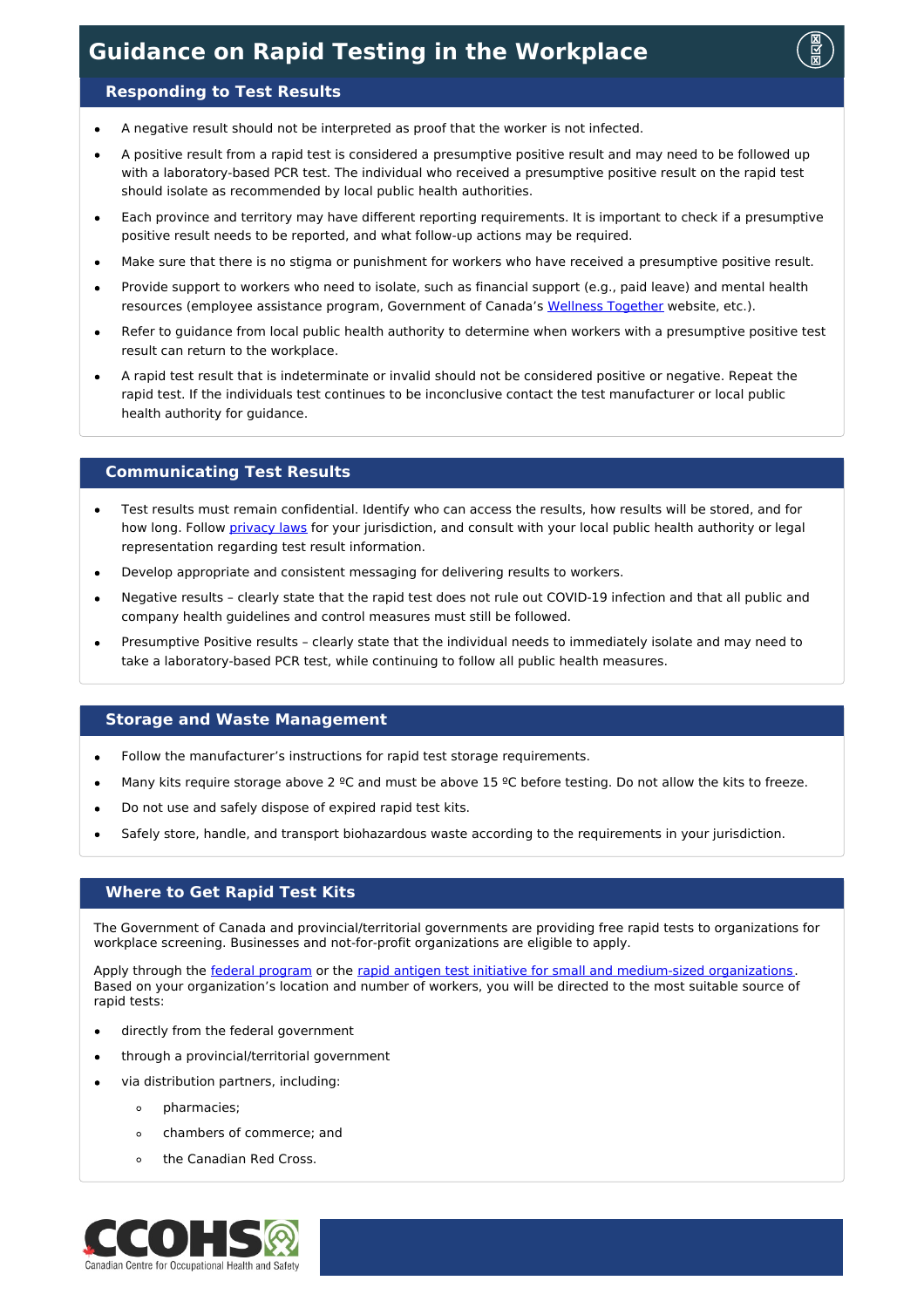

### **Additional Considerations**

- Test all workers who participate in the program regardless of vaccination status.  $\bullet$
- Rapid testing should not be used when there is a suspected or confirmed outbreak in the workplace. The exception would be if rapid testing is used in addition to (not as a replacement for) laboratory-based PCR test under the guidance of the local public health authority.
- Decide how often testing should occur, based on the risk of exposure in your workplace. Considerations include the exposure risk, community transmission rates (including variants of concern), presence of an outbreak, if you have persons with vulnerabilities, and other public health requirements. The global or national test kit supply chain may also be a variable factor.
- For example, screening may be performed 2 or 3 times a week when there is a higher risk of exposure or high  $\bullet$ community transmission rates. Areas with lower exposure risk and low community transmission rates may test only 1-2 times a week.
- If unsure of testing frequency, refer to your local public health authority for recommendations.
- Workers who frequently travel for work may need to be tested more often as they may have increased exposure risks. Encourage those workers to continue to follow all local public and workplace control measures.
- Workers who have had COVID-19 within the last 3 months should not participate in the rapid testing program, as they may get a false positive result.
- Dedicate a person (or team) at each site to implement the rapid testing program.
- Create and update training procedures which include:
	- Instructions on conducting rapid testing  $\circ$
	- Safety precautions  $\circ$
	- Documenting results  $\circ$
	- $\circ$ Internal and external reporting of results, while maintaining privacy
	- Following-up with workers  $\circ$
	- Storing and disposing of contaminated materials  $\circ$
- Review onboarding and training materials associated with the rapid testing kit.
- Make sure that testing personnel are trained and scheduled.
- Chose a private space for rapid testing and ensure confidentiality.
- Limit access to and store sensitive materials (e.g., paper copies of test results, laptop for entering records, etc.) in a secure location.
- Make sure personal protective equipment (PPE), supplies and waste containers are available in the testing space.
- Identify a space where test kits can be stored securely and according to manufacturer guidelines.  $\bullet$
- Allow more time on the first day of screening, as workers may have questions.
- When receiving tests from government programs, follow the conditions required, such as:
	- Tests must be used on workers and other authorized people only (i.e., not patrons, customers, or the  $\circ$ general public)
	- Tests may not be sold or redistributed  $\circ$
	- Workers cannot be charged for the test  $\circ$
- Review and update your business [continuity](https://www.ccohs.ca/products/publications/covid19-employers/) plan to address any impacts that a rapid testing program could have on your ability to provide your products or services.
- Where applicable, make sure that workplace unions are consulted while developing the rapid testing program.
- Continue to work with your health and safety committee or representative in the implementation of this and other health and safety measures.